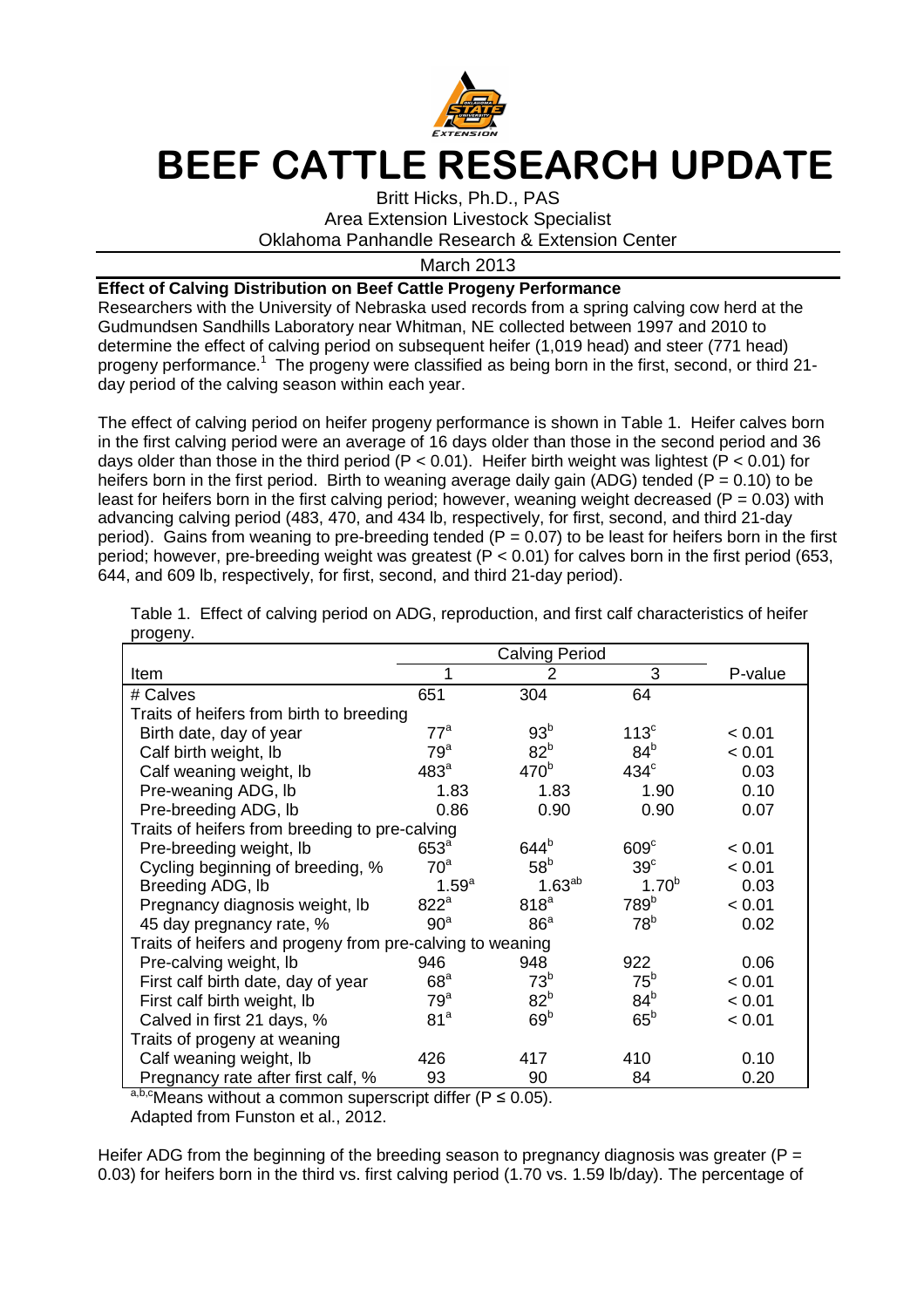heifers cycling at the beginning of the breeding season decreased ( $P < 0.01$ ) with advancing calving date (70, 58, and 39%, respectively) and 45 day pregnancy rates were lowest ( $P = 0.02$ ) for heifers born in the third calving period (90, 86, and 78%, respectively). Birth date of the first calf of the heifer and birth weight decreased ( $P < 0.01$ ) if the heifer was born in the first calving period. In addition, more calves were born in the first calving period if the heifer herself was born in the first calving period as compared to later (81, 69, and 65%, respectively). First calf progeny tended ( $P \le$ 0.10) to have greater weaning weights if born to a heifer born in the first calving period (426, 417, 410 lb, respectively, for first, second, and third 21-day period).

The effect of calving period on steer progeny feedlot performance and carcass characteristics are shown in Table 2. Steer calves born in the first calving period were an average of 18 days older than those in the second period and 43 days older than those in the third period ( $P < 0.01$ ). Steer calf weaning weight decreased (P < 0.01) as calving period advanced (525, 496, and 450 lb, respectively, for first, second, and third 21-day period). Calving period did not affect feedlot performance. However, final weight decreased (P < 0.01) as calving period advanced (1301, 1279, and 1239 lb, respectively, for first, second, and third 21-day period). In addition, as calving period advanced, carcass weight, marbling score, and yield grade decreased (P < 0.01). The percentage of steers grading USDA low choice or greater was not affected ( $P = 0.13$ ) by calving period; however, the percentage of steers grading USDA average choice or greater and the total carcass value declined ( $P \le 0.01$ ) as calving period advanced.

| <b>Item</b>                            |                   | 2                | 3                   | P-value |
|----------------------------------------|-------------------|------------------|---------------------|---------|
| # Calves                               | 431               | 287              | 53                  |         |
| Traits of steers from birth to weaning |                   |                  |                     |         |
| Birth date, day of year                | 73 <sup>a</sup>   | 91 <sup>b</sup>  | 116 <sup>c</sup>    | < 0.01  |
| Calf birth weight, lb                  | 82 <sup>a</sup>   | 84 <sup>b</sup>  | 84 <sup>b</sup>     | 0.03    |
| Calf weaning weight, lb                | $525^a$           | 496 <sup>b</sup> | $450^\circ$         | < 0.01  |
| Pre-weaning ADG, lb                    | 2.09              | 2.12             | 2.12                | 0.61    |
| Traits of steers in feedlot            |                   |                  |                     |         |
| Feedlot ADG, lb                        | 3.62              | 3.62             | 3.66                | 0.81    |
| Final weight, lb                       | 1301 <sup>a</sup> | $1279^{b}$       | $1239$ <sup>c</sup> | < 0.01  |
| Dry matter intake, lb                  | 17.93             | 17.90            | 17.93               | 0.97    |
| Gain:Feed                              | 0.202             | 0.202            | 0.204               | 0.52    |
| Steer carcass characteristics          |                   |                  |                     |         |
| Hot carcass weight, lb                 | 818 <sup>a</sup>  | 805 <sup>b</sup> | $778^{\circ}$       | < 0.01  |
| Yield grade                            | 3.0 <sup>a</sup>  | 2.9 <sup>b</sup> | 2.7 <sup>b</sup>    | < 0.01  |
| Marbling score <sup>1</sup>            | $569^{\circ}$     | 544 <sup>b</sup> | 519 <sup>b</sup>    | < 0.01  |
| USDA Low Choice or greater, %          | 79                | 78               | 68                  | 0.13    |
| USDA Avg Choice or greater, %          | 34 <sup>a</sup>   | 19 <sup>b</sup>  | 14 <sup>b</sup>     | 0.01    |
| Carcass value, \$                      | 1,114             | 1,089            | 1,040               | < 0.01  |

Table 2. Effect of calving period on feedlot performance and carcass characteristics of steer progeny.

a,b,cMeans without a common superscript differ ( $P \le 0.05$ ).

 $1500 =$  small<sup>0</sup> marbling score, USDA low choice,

Adapted from Funston et al., 2012.

In summary, heifer calves born during the first 21 days of the spring calving season had greater weaning, pre-breeding, and pre-calving weights; greater percent cycling before breeding; and greater pregnancy rates compared with heifers born in the third period. In addition, heifers born during the first 21 days of the calving season also had their first calf earlier with greater weaning weights compared to heifers born in the third calving period. Steer calves born earlier in the calving season had greater weaning, final, and carcass weights and marbling scores. Due to greater